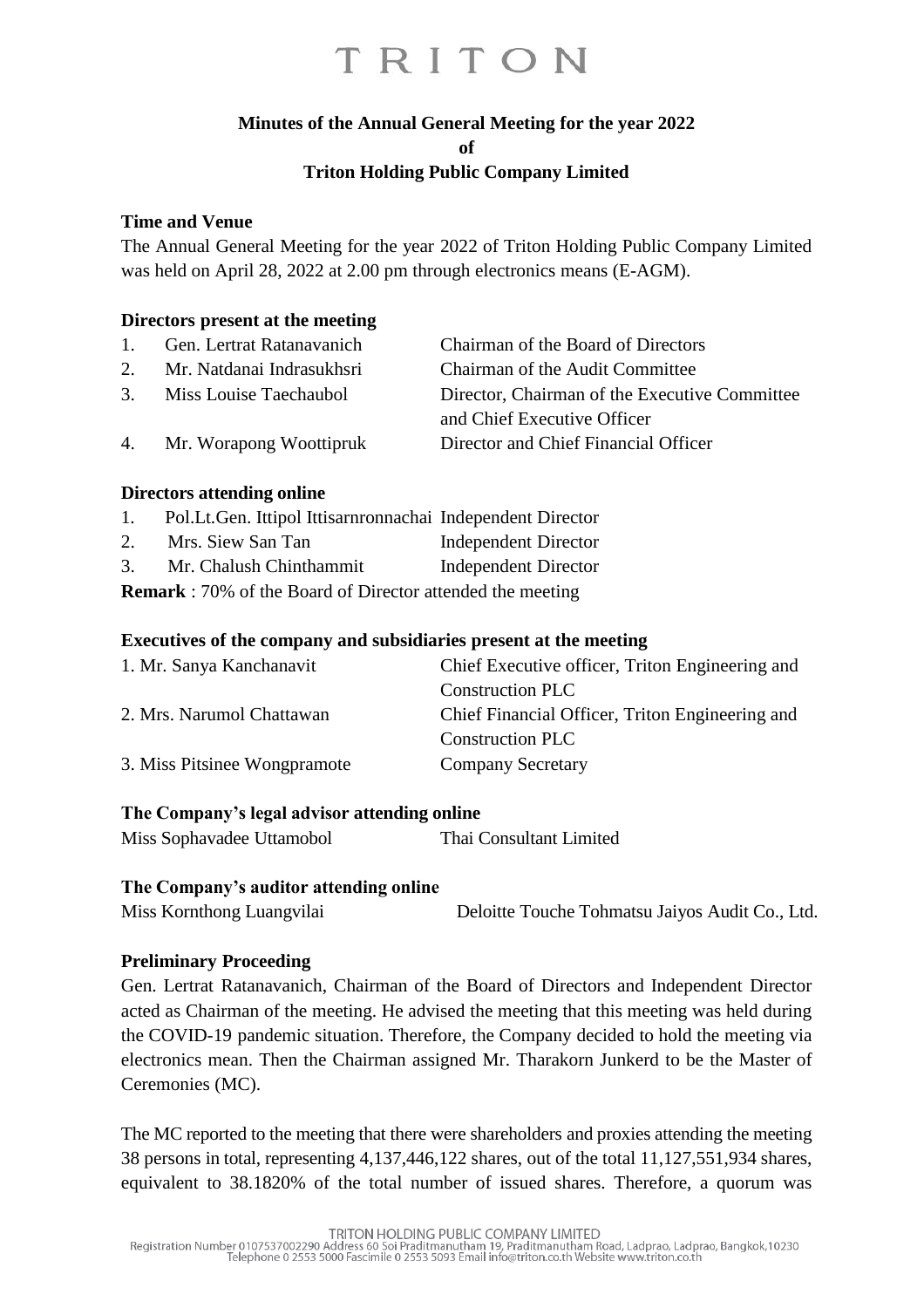constituted pursuant to Article 35 of the Articles of Association of the Company which provided that there must be at least 25 shareholders and proxy holders, holding in aggregate of not less than one-third of the total number of issued shares attending a shareholders meeting to constitute a quorum.

The MC explained the criteria for vote counting and method for asking questions to the meeting. Since this was an e-meeting, there would be no ballot. The shareholders should go to the E-Voting window to cast vote in each agenda within one minute. Once the shareholder selected the choice, the system should pop-up a message to confirm the choice. The shareholder should click "agree" to confirm. If the shareholder wants to change the choice, he could do so by selecting new choice before closing of the vote for such agenda. Shareholders attending the meeting on mobile phone or tablet must switch from Zoom program to E-Voting to cast vote and return to E-meeting in Zoom program to further attend in the meeting. For the purpose of convenience, time saving and easy votes counting, in each agenda that require voting, only votes of those **disapprove** or **abstain** will be counted and the rest will be deemed approve. Votes would be counted from the E-Voting and from the proxies where the shareholders had voted in advance. Holders of proxies should not cast vote on E-Voting.

Any shareholder wished to ask question may type the question in the Chat box or if he wished to ask verbally, he may go to Participant menu in Zoom and click Raise Hand icon. After the MC announces the name of the shareholder who raises hand, the staff would turn on his microphone and the shareholder would unmute himself to ask question. In case the shareholder is unable to communicate verbally within one minute, please change to the Chat box instead.

In asking question in every channel, the shareholder should state his name, family name and status (as a shareholder or proxy) for the purpose of minutes taking.

The Company has allowed shareholders to submit question in advance, but there was no such question. In case there is no question raised within one minute, the Company shall proceed to the next agenda. However, the shareholder still be able to submit question in the Chat box which the staff should read the question later.

The Company also allowed the shareholders to propose a meeting agenda and to nominate persons to be appointed as the Company's director, during November 15, 2021 to January 31, 2022 but there was no such proposal and nomination.

Chairman informed the meeting that before proceeding to the first agenda, he wished to report on the participation in the Thailand's Private Sector Collection Action Coalition Against Corruption Project (CAC) in which the Company had made the Anti-Corruption Declaration. Currently, the Company is seeking a person with knowledge and ability to regulate the project under the CAC intention in order to obtain a coalition certification in the future. However, the Company shall follow the guideline in performing its duties and in carrying on business with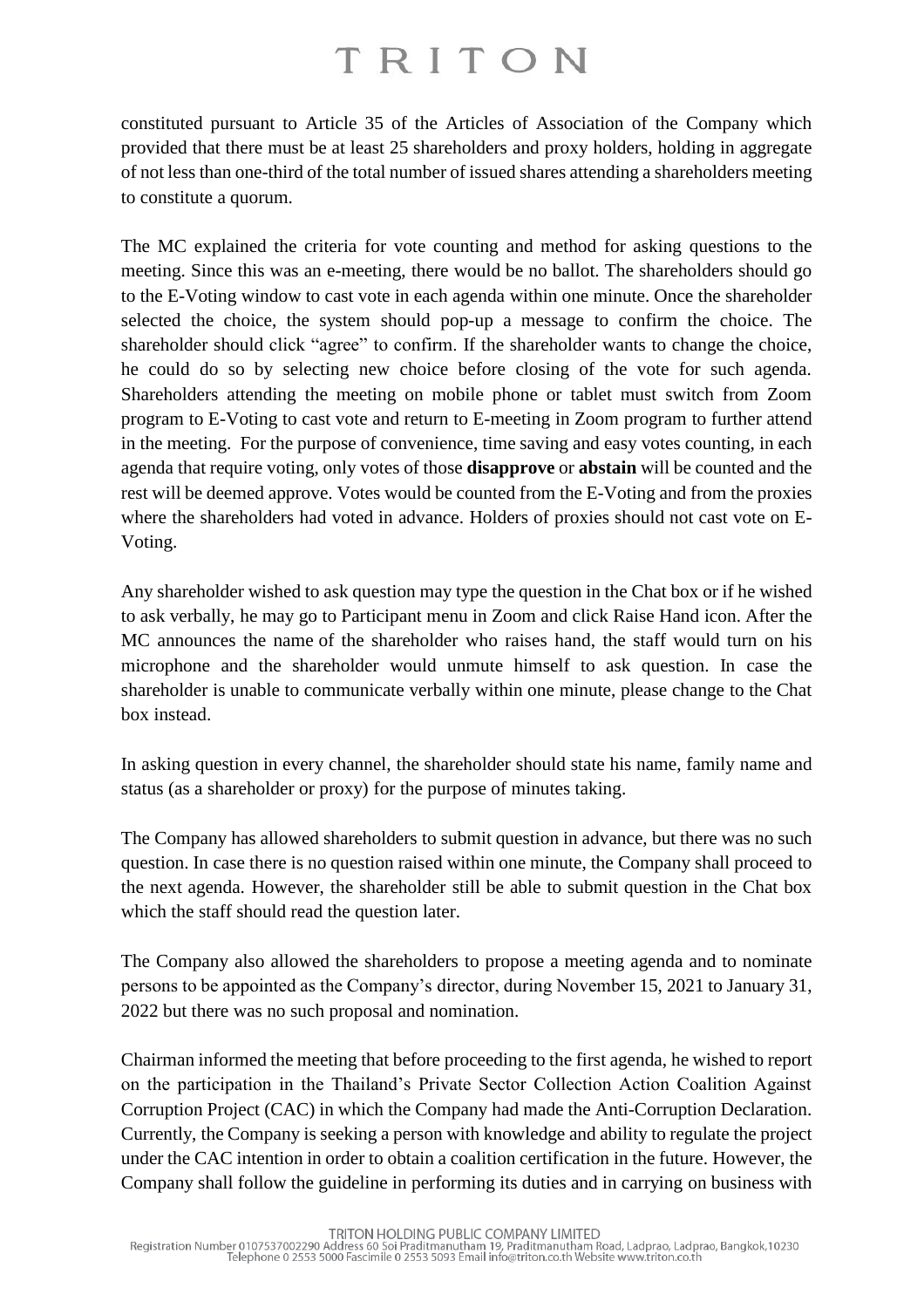integrity, merit and ethic which shall lead to sustainable growth and shall speed up the project continuity. Progress shall be further reported to the shareholders. Thereafter, the meeting was proceeded in the following agenda.

### **Agenda 1 To adopt the Minutes of the Annual General Meeting of Shareholders of 2021 which was held on April 27, 2021**

The Chairman asked the MC to explain detail of this agenda to the meeting. The MC explained that the Company had prepared the minutes of the Annual General Meeting of Shareholders of 2021 within 14 days from the meeting date and had submitted the minutes to the Stock Exchange of Thailand and the Ministry of Commerce within the period prescribed by the laws. The Company had sent a copy of the minutes to the shareholders along with the meeting invitation letter and also published the minutes on the Company's website.

The Board of Directors had an opinion that the minutes of the Annual General Meeting of Shareholders of 2021 was held on April 27, 2021 had been properly and accurately recorded and the Board was of the opinion that it is appropriate to propose the meeting to adopt the minutes of the Annual General Meeting of Shareholders of 2021.

No shareholder asked question or expressed any opinion.

### **Resolved: The meeting resolved to adopt the minutes of the Annual General Meeting of Shareholders of 2021, held on April 28, 2021 by unanimous votes, as follows:**

|            | Vote             | Equivalent to $(\%)$ |
|------------|------------------|----------------------|
| Approve    | 4, 137, 446, 122 | 100                  |
| Disapprove |                  |                      |
| Abstain    |                  |                      |
| Void       |                  |                      |
| Total      | 4, 137, 446, 122 | 100                  |

### **Agenda 2 To acknowledge the operating result of the year 2021**

The MC informed the meeting that the Company has summarized its performance in the past year as appeared in the 2021 Annual Report (56-1 One Report) which had been sent to the shareholders in QR code form along with the meeting invitation letter so that the shareholders can study the detail in advance.

The Board of Directors had an opinion that it is appropriate to present last year's operation result to the shareholders for acknowledgement.

This agenda was for acknowledgement only, no voting required.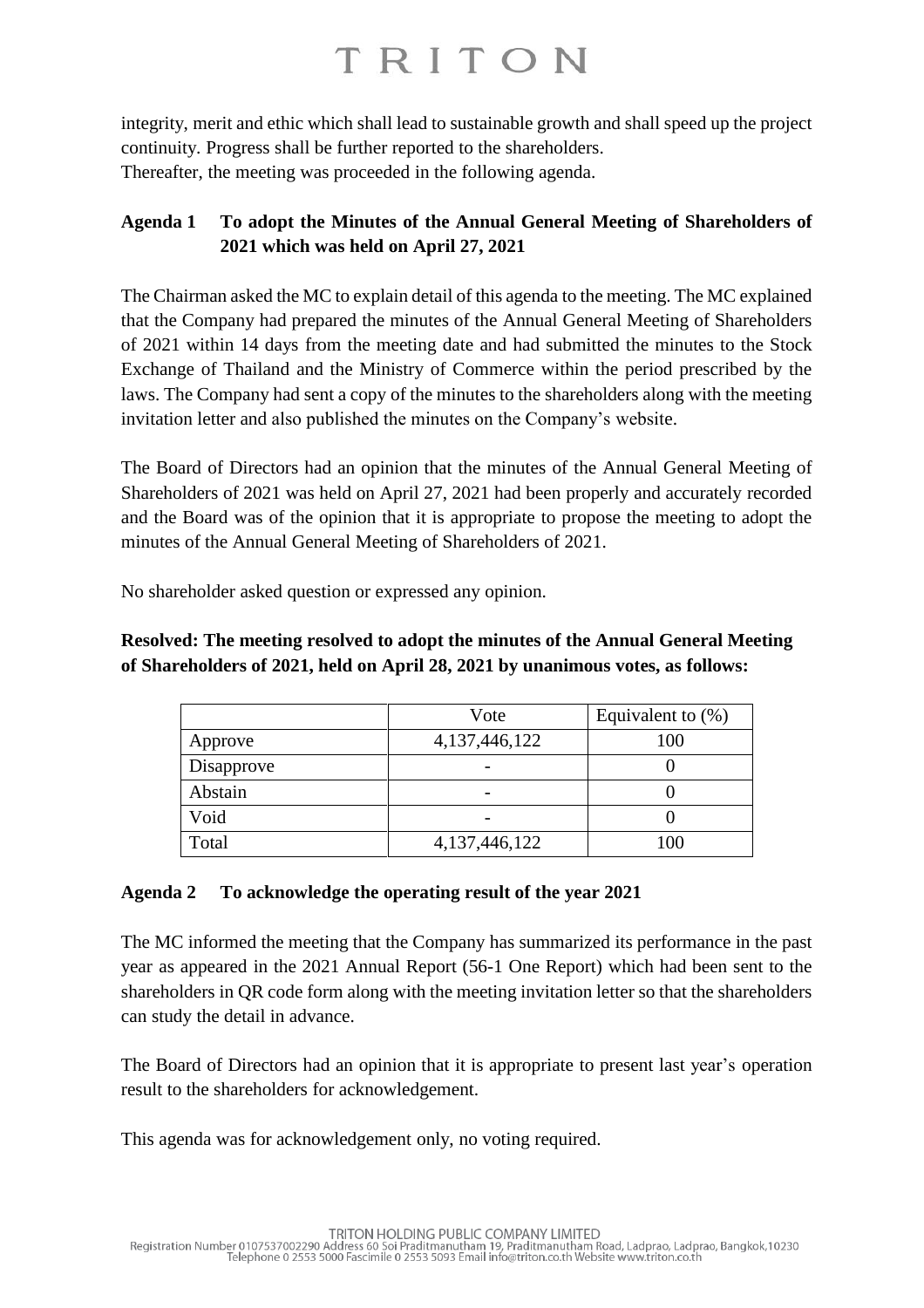However, for more detail of 2021 operation result, Mr. Worapong Woottipruk presented the 2021 operation result to the shareholders, as follow

Revenue structure of the Company comprised of three core businesses. The first group was oil and gas infrastructure which involved underground engineering, construction and installation of water pipe system, underground oil piping, underground conduit. This group contributed 62% of total revenue. The business that expanded from construction business was the construction relating to train and rail, signaling system, electricity system, communication system and rail maintenance. This group was expected to create new S- Curve. The third group was the power plant which currently had increased capacity to 7.9 megawatt because the construction of new plant of 4.9 megawatt was completed last year. This group was expected to generate constant revenue in the future.

### 2021 Highlights

- The Company was successful in train and rail business. It had secured new projects worth 457 million Baht comprised of 3 core projects namely, signaling and telecommunication, pipe jacking and food factory renovation and equipment relocation.

- During 2021, warrants had been exercised and the Company had issued 1,480 million shares. As such there was 370 million Baht cash inflow.

- The Company had realized significant accounting transaction, which was a one-time transaction, from impairment of subsidiaries assets in an approximate amount of 116 million Baht.

### Summary of 2021 performance:

- Total revenue was 685 million Baht compared to 1,418 million Baht in last year or 51% decrease. Out of which, 537 million Baht came from construction business and 84 million Baht came from power plant business.

- Revenue from construction business decreased by 59% while revenue from power plant business increased by 89.97%. The Company was trying to increase the works in construction business whether infrastructure, civil or train works. On the other hand, it tried to keep the works on hand progress as scheduled. In the first half of the year, most of the projects in both private and government sectors progressed slowly due to the impact from COVID situation. In the second half of the year and continuing to the first quarter of this year, there were more projects launched. As the Company was able to secure more projects from last year and early this year, the Company had backlog of approximately 2,700 million Baht compared to 1,200 million Baht in the same period last year.

- In 2021 the Company had realized two significant accounting transactions which were the allowance for impairment loss of assets of a subsidiary of 116 million Baht and impairment loss determined pursuant to TFRS 9 of 82 million Baht. These were one-time accounting expenses. In addition, the Company realized loss from power plant business of 38 million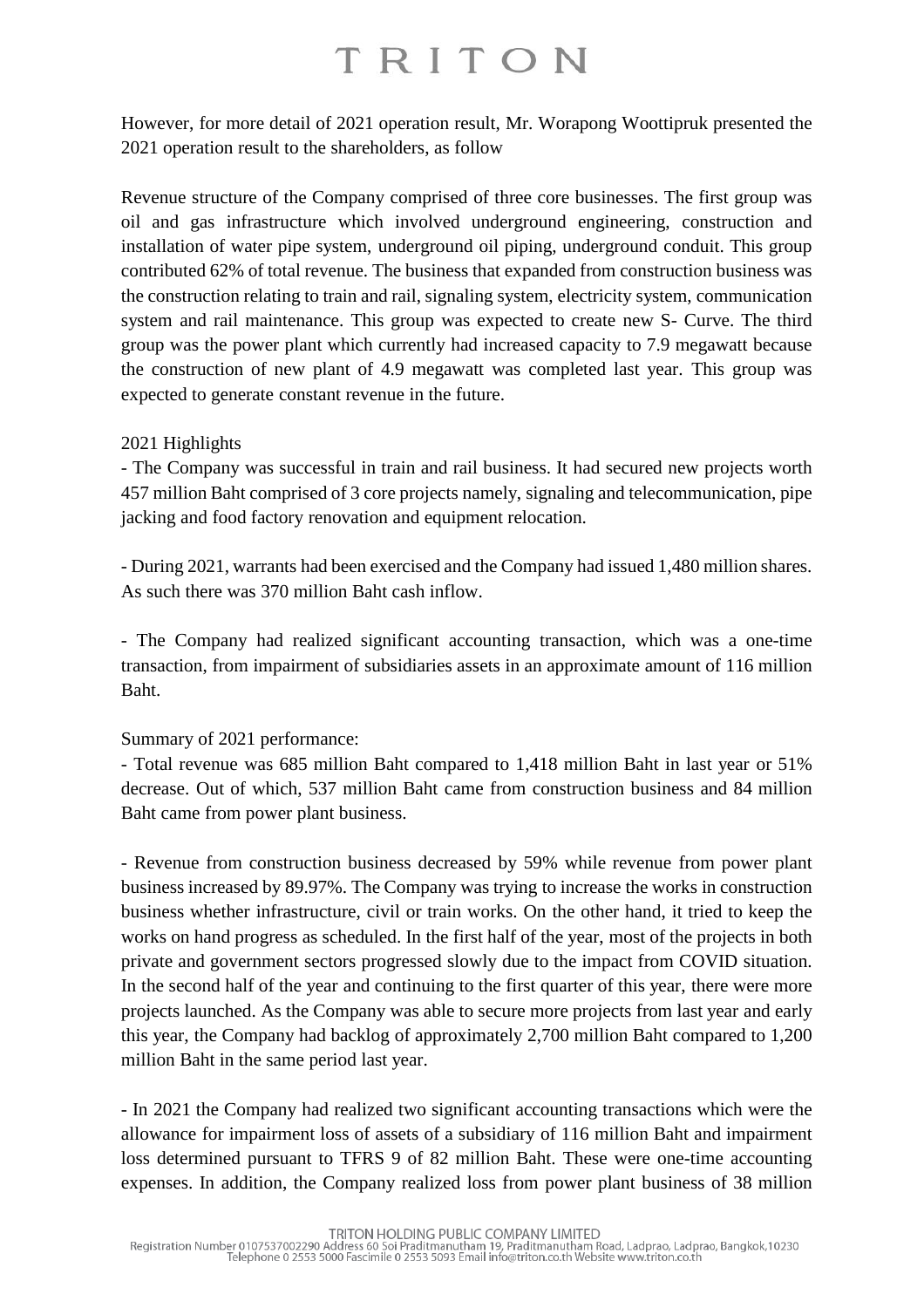Baht which was due to the new plant which had been completed last year, the flood and the plant shut down for maintenance during the third and fourth quarter. Overall, the Company had net loss of 400 million Baht compared to net profit of 35 million Baht in last year.

- Revenue from construction group was 537 million Baht compared to 1,300 million Baht last year. Negative gross profit of 176 million Baht due to delay in construction works and the decreasing in value of projects of 36 million Baht which was one-time transaction.

-Outlook for construction group in 2022, the Company had backlog increased to 2,700 million, compared to 1,200 Baht in the same period last year. Out of which, 79% were oil and gas projects and 16% train and rail projects. In term of cashflow, the Company had sufficient cash on hand to support the construction works. In terms of financial structure, the Company had debt to equity ratio of only 0.62. Therefore, it had potential to secure facilities to support the operation in this year up to next year.

Then Mr. Sanya Kanchanavit , Chief Executive officer of Triton Engineering and Construction PLC reported on various projects as follows:

- As for the projects in pipeline worth 17,600 million Baht which the Company planned to bid for, it was expected that the Company would be awarded for approximately 2,500 million Baht which would increase the backlog to 5,200 million Baht.

- The backlog comprised of Triton Engineering and Construction PLC projects of 2,290 million Baht and train and rail projects of 430 million Baht.

- The Company shall focus on private projects, HDD oil pipeline, pipe jacking, pipeline and infrastructure. For government projects, the Company had been registered as vendor with the Metropolitan Water Work Authority for main pipe laying which would allow the Company to directly contract with MWA. The Company also became registered vender with PTT group in gas pipeline which also allowed the Company to directly contract with PTT.

Then he reported the meeting the progress in various projects.

-For power plant business, in 2021 the Company had completed the construction of the plant as planned and had established the network of vinasses water to minimize risk of shortage. The Company also scrutinized on the operation excellence plan in terms of on time maintenance, spare parts preparation, systematic reporting and data analysis. In 2021, the power plant output decreased from 2 causes, heavy rain and flood during rainy season and the shutdown of Nong Ree plant for major maintenance. In addition, the FT charge had been decreasing throughout 2021. In 2022 the FT charge had been increased since January 1 and will be increased again on May 1. The readiness of the production unit and the increase trend of FT charge would have positive impact to the power business.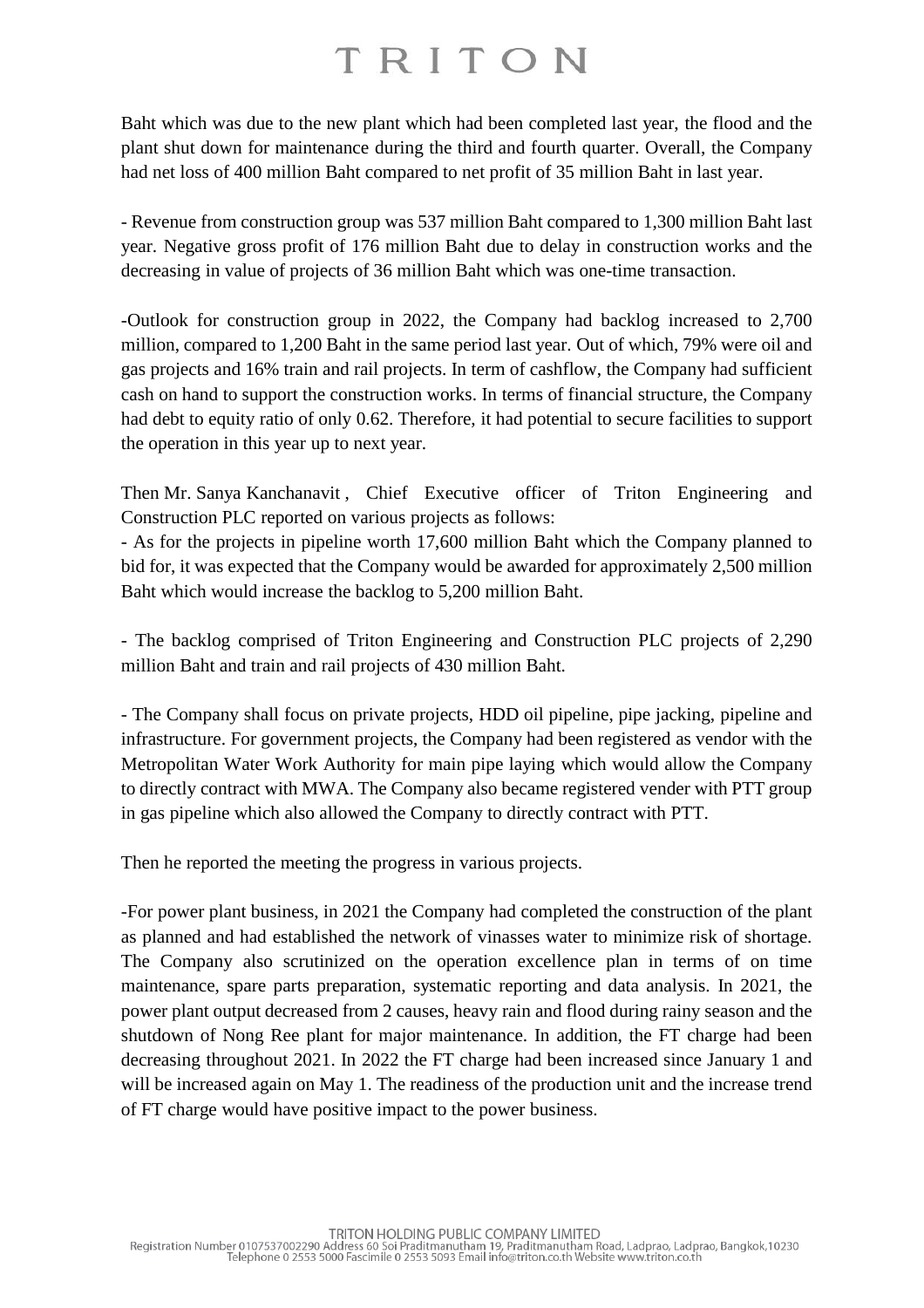- In 2021 revenue from sale of electricity increased from 44 million Baht to 84 million Baht or 89% increase but net profit was negative 23 million Baht due to heavy rain and Nong Ree plant shut down for maintenance.

- Other Revenue was 49.63 million Baht, increased by 37 million Baht or 33% mainly from sale of spare part and rent.

- With respect to assets, cash on hand increased from 467 million Baht to 475 million Baht.

- Equity was 1,649 million Baht. When compared to total debts, the debt to equity ratio was only 0.62.

There was no question, so the Chairman requested the meeting to acknowledge the operating result of 2021.

**Resolved: The meeting acknowledged the operating result of 2021 as reported.**

### **Agenda 3 To consider and approve of the financial statements for the year ended December 31, 2021 and the report of auditor**

The Chairman asked the MC to explain detail of this agenda to the meeting.

The MC reported to the meeting that the consolidated financial statements and the separated financial statements for the accounting period ended December 31, 2021, had been sent to the shareholders along with the 2021 Annual Report. The financial statements were audited by the company's auditor for Deloitte Touche Tohmatsu Jaiyos Audit Co., Ltd. and reviewed by the Audit Committee in the meeting No.1/2022, and by the Board of Directors in the meeting No. 2/2022.

The Board of Directors had an opinion that it is appropriate to propose the consolidated financial statements and the separated financial statements as well as the auditor's report for the period ended December 31, 2021 to the shareholders for approval.

This agenda required approval by majority votes of the shareholders attending the meeting and being entitled to vote.

The Chairman asked if any shareholder wished to ask question or express any opinion on this matter.

No shareholder asked question or expressed any opinion.

**Resolved: The meeting resolved to approve the financial statements for the year ended December 31, 2021which had been audited by the auditor as well as the auditor's report by unanimous votes, as follows:**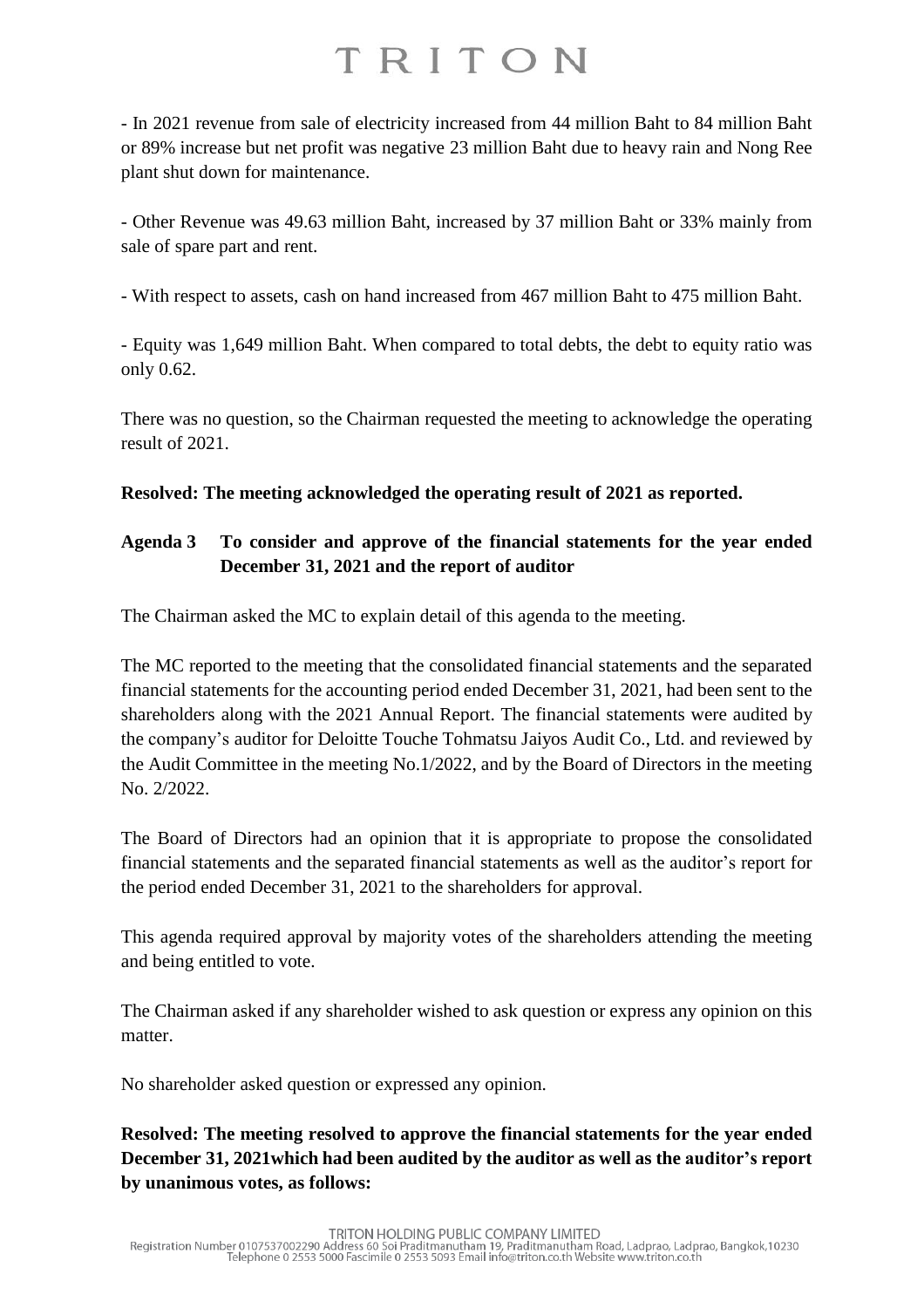|            | Vote             | Equivalent to $(\%)$ |
|------------|------------------|----------------------|
| Approve    | 4,137,446,122    | 100                  |
| Disapprove |                  |                      |
| Abstain    |                  |                      |
| Void       |                  |                      |
| Total      | 4, 137, 446, 122 | 100                  |

### **Agenda 4 To consider and approve the dividend omission of the year 2021.**

The Chairman asked the MC to explain detail of this agenda to the meeting.

The MC explained to the meeting that, according to the Public Limited Company Act BE 2535 and the Company's Articles of Association, dividend payment must be approved by the shareholders meeting and the Company is not allowed to pay dividend out of any fund other than from profit. In case the Company still has deficit, dividend payment is prohibited and the appropriation of net profit as legal reserve is not required.

From the separated financial statements for the period ended December 31, 2021, the Company has net loss of Baht 109,796,138. Therefore, the Company is unable to declare dividend for the 2021 operation as prohibited by the laws.

The Board of Directors had an opinion that it is appropriate to propose to the meeting to approve the omission of dividend payment for the year 2021.

No shareholder asked question or expressed any opinion.

**Resolved: The meeting approve the omission of dividend from 2021 operation as proposed, by unanimous votes, as follows:**

|            | Vote             | Equivalent to $(\%)$ |
|------------|------------------|----------------------|
| Approve    | 4, 137, 446, 122 | 100                  |
| Disapprove |                  |                      |
| Abstain    |                  |                      |
| Void       |                  |                      |
| Total      | 4,137,446,122    | 100                  |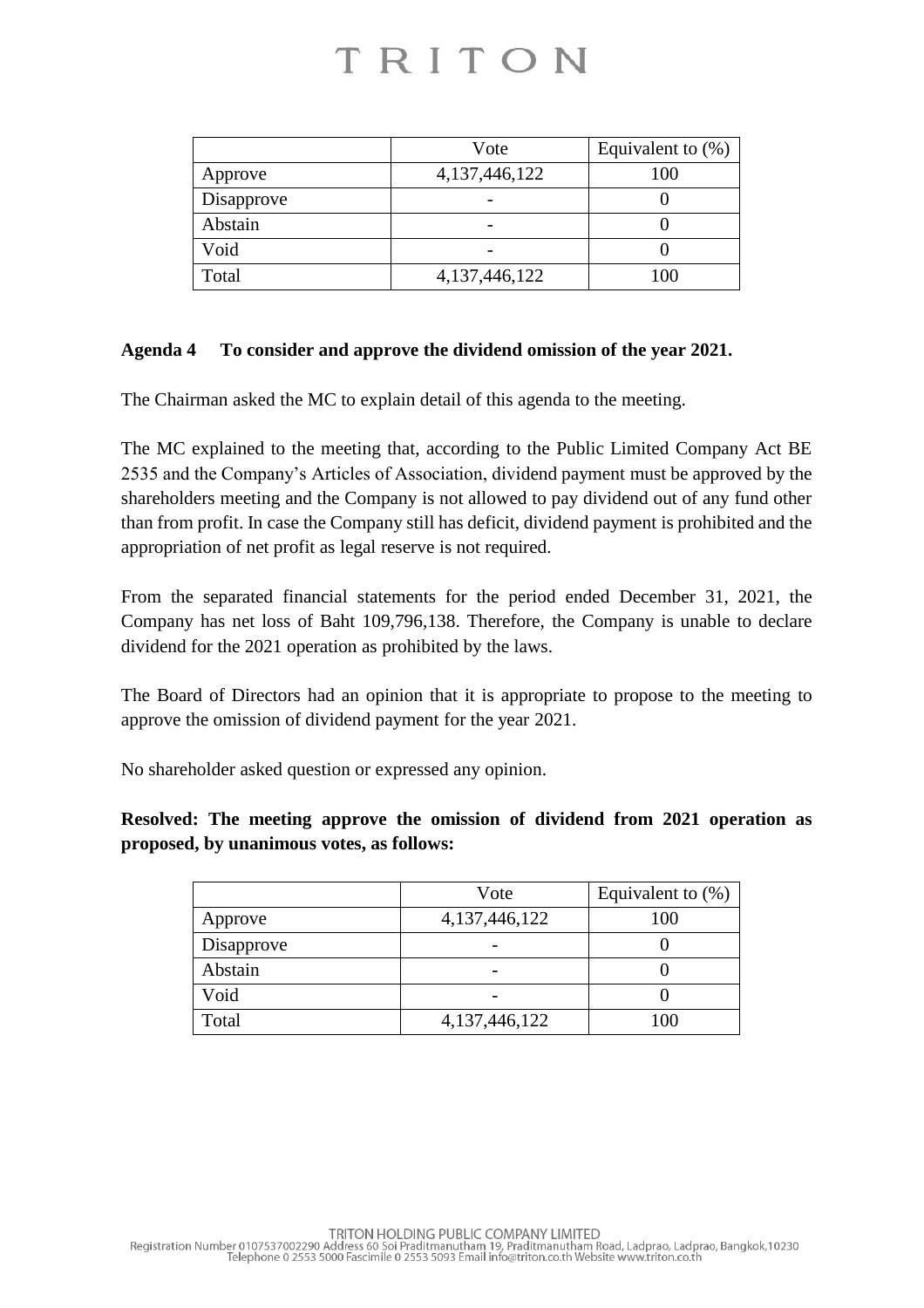### **Agenda 5 To consider and approve the transfer of share premium to compensate the accumulated loss of the Company.**

The Chairman asked the MC to explain detail of this agenda to the meeting.

The MC explained to the meeting that, since the Company has accumulated losses, it is unable to pay dividends to its shareholders.

At present, the Company has accumulated loss according to the Company's Separate Financial Statements as of December 31, 2021, totaling to 103,385,346.36 Baht and there was a share premium of 860,846,281.20 Baht. The Company may offset such share premium against the accumulated loss. After the offset, the balance of share premium shall be 757,460,934.84 Baht.

The Board of Directors had an opinion that it is appropriate to propose to the meeting to approve the transfer of share premium of 860,846,281.20 Baht to compensate the accumulated loss of the Company of 103,385,346.36 Baht.

No shareholder asked question or expressed any opinion.

**Resolved: The meeting approve the transfer of share premium of 103,385,346.36 Baht to compensate the accumulated loss of the Company as proposed, by unanimous votes, as follows:**

|            | Vote             | Equivalent to $(\%)$ |
|------------|------------------|----------------------|
| Approve    | 4, 137, 446, 122 | 100                  |
| Disapprove |                  |                      |
| Abstain    |                  |                      |
| Void       |                  |                      |
| Total      | 4,137,446,122    | 100                  |

### **Agenda 6 To consider and approve the issuance and offering of warrants to purchase ordinary shares of the Company No. 5 (TRITN-W5)**

The Chairman asked the MC to explain detail of this agenda to the meeting.

The MC explained to the meeting that as the Company's main business is in the construction industry, therefore, it requires a large amount of working capital to provide liquidity so that the business could be carried out smoothly and continuously. Therefore, capital management is very important to business operations. The Company foresees the need for such management. So it has planned for capital spending, both short-term and long-term basis. The fundraising method is a part of managing the Company's fund utilization plans. The Company chooses to issue and offer ordinary shares warrants No. 5 (TRITN-W5) where the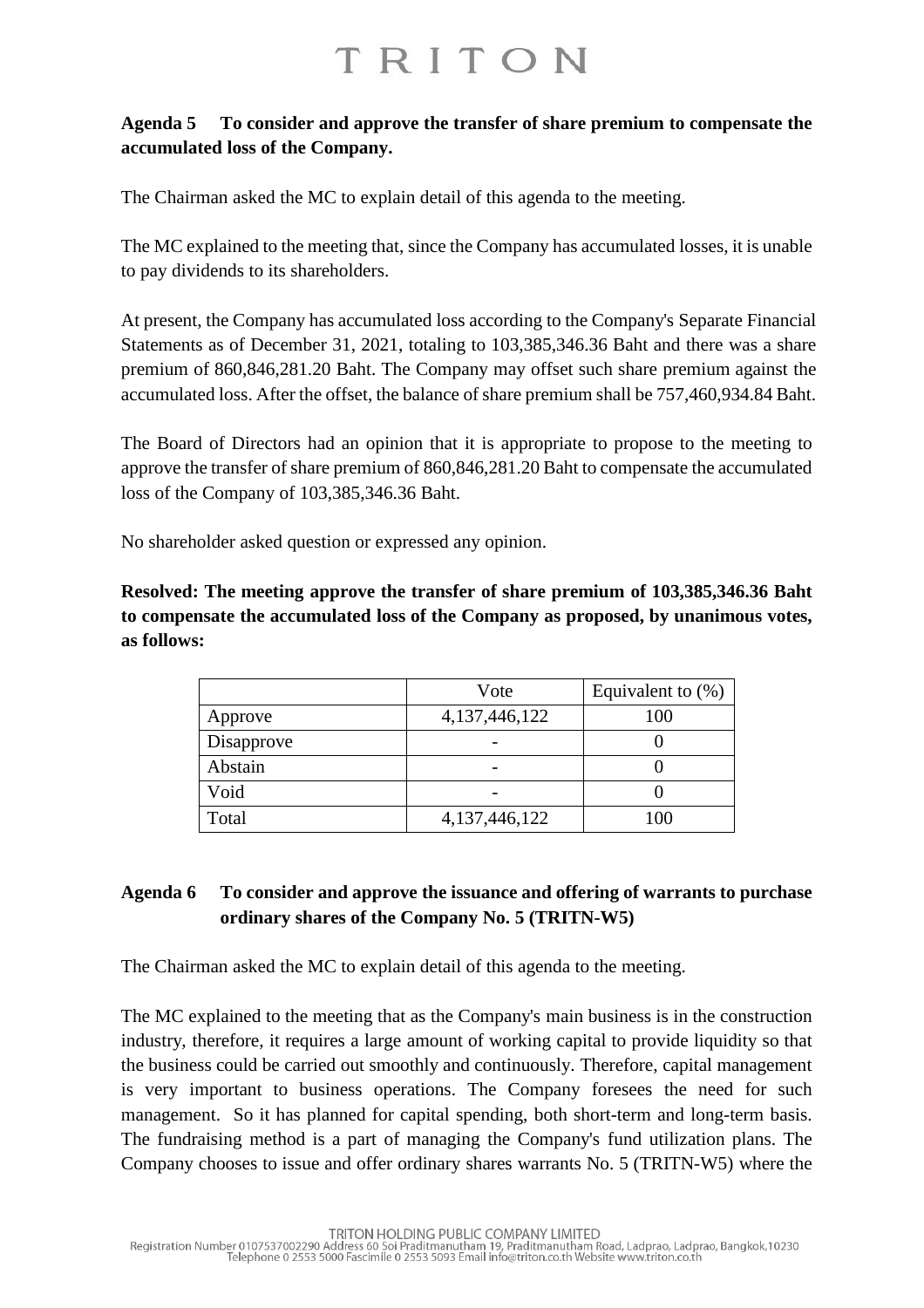cash derived from the exercise of the warrant will be managed as planned. The conditions and details of the warrant can be summarized as follows: Ordinary shares Warrants No. 5 (TRITN-W5) shall be issued in the amount not exceeding 2 , 225, 510, 387 units to the existing shareholders of the Company free of charge at the ratio of 5 existing ordinary shares per 1 unit of warrant (in case of fractional shares, shall be round off). The exercise price is set at 0.25 Baht per share with ratio 1 warrant per 1 newly-issued ordinary share ) except in the case of adjustment of the exercise price). Duration of the warrant is 2 years from the date of issue and offering. The Company planned to issue and offer the warrant on June 1, 2022 and the first exercise date shall be September 30, 2022. The record date was March 16, 2022. Detail of the warrant had been sent to the shareholders with the invitation letter.

The Board of Directors deemed appropriate to propose to the shareholders' meeting to consider and approve the issuance and offering of ordinary shares warrants No. 5 (TRITN-W<sub>5</sub>) as detailed above.

No shareholder asked question or expressed any opinion.

**Resolved: The meeting approve the issuance and offering of warrants to purchase ordinary shares of the Company No. 5 (TRITN-W5) in the amount not exceeding 2,225,510,387 units, to the existing shareholders of the Company free of charge at the ratio of 5 existing ordinary shares per 1 unit of warrant, by votes exceeding three-fourth of the total votes of shareholders attending the meeting and be entitled to vote, as follows:**

|            | Vote             | Equivalent to $(\%)$ |
|------------|------------------|----------------------|
| Approve    | 4, 137, 446, 122 | 99.9855              |
| Disapprove |                  |                      |
| Abstain    | 600,000          | 0.0145               |
| Void       |                  |                      |
| Total      | 4,138,046,122    | 100                  |

**Agenda 7 To consider and approve the reduction of the registered capital of the Company in the amount of 16,274,215.40 Baht from the former registered capital of 1,161,029,408.80 Baht to a new registered capital is 1,144,755,193.40 Baht by means of writing off 162,742,154 unissued ordinary shares with a par value of 0.10 Baht per share.**

The Chairman asked the MC to explain detail of this agenda to the meeting.

The MC explained to the meeting that further to the resolution of the 2018 Annual General Meeting of Shareholders held on 25 April 2018, to issue and offer 2 series of warrants as follows:

1. Ordinary shares warrants to purchase No. 3 (TRITN-W3) which had already expired on May 29, 2021. There were the holders of the TRITN-W3 warrants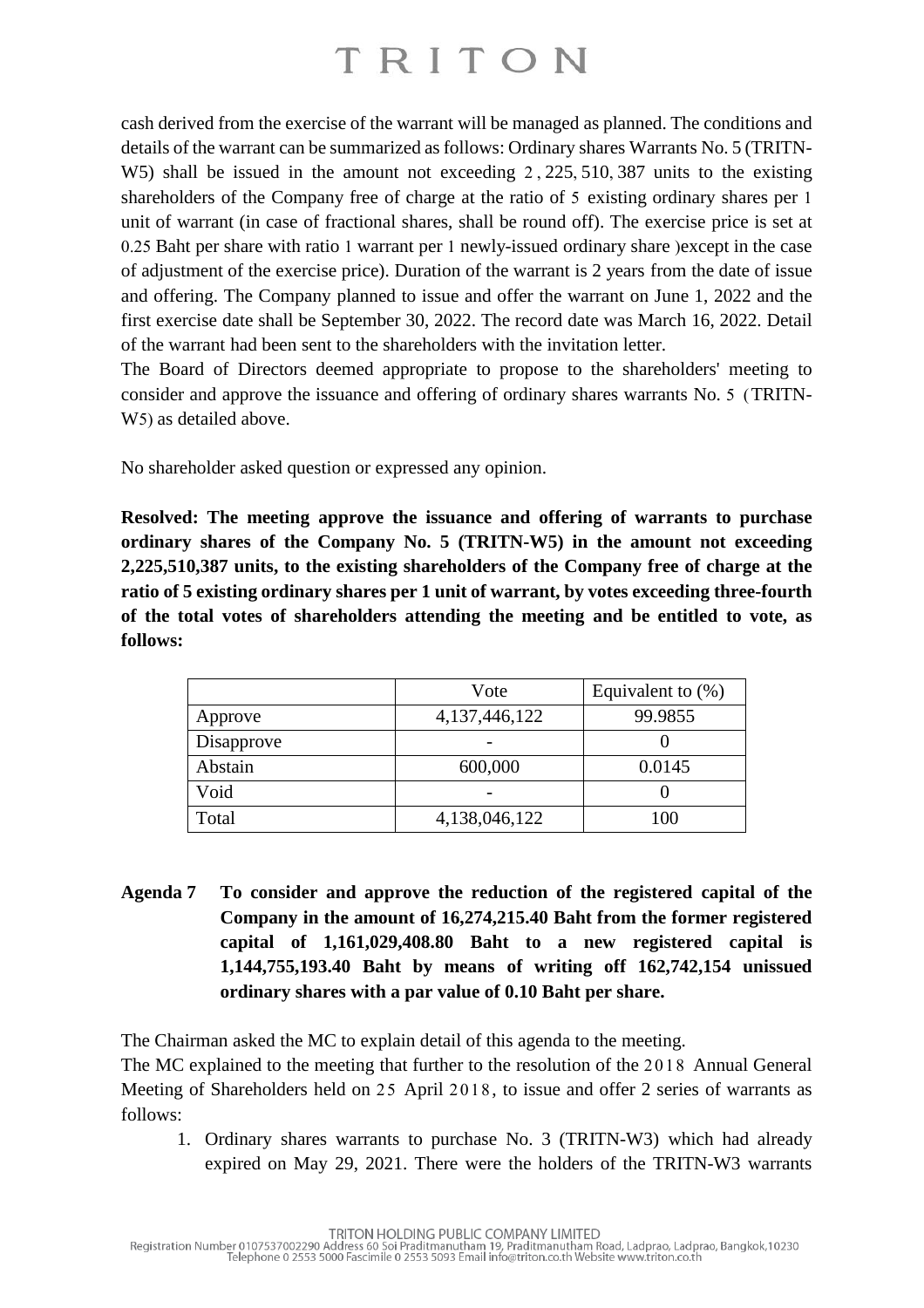exercising their rights and the Company had issued 1,493,973,527 ordinary shares in total. Therefore, the Company has 112,742,154 unissued ordinary shares.

2. Ordinary shares warrants allocated to directors, executives and employees of the Company and its subsidiaries No. 1 (TRITN-WA) which had already expired on May 29, 2021. No one exercise. Therefore, the Company still has 50,000,000 unissued ordinary shares

Since both series of warrants had already expired, it is necessary to reduce the registered capital allotted to support the exercise of such warrants by reducing the unissued shares. Therefore, the meeting is requested to consider the reduction of registered capital by 16,274,215.40 Baht from the former registered capital of 1,161,029,408.80 Baht to a new registered capital is 1,144,755,193.40 Baht with paid up capital of 1,112,755,193.40 Baht divided into 11,127,551,934 shares at the par value of 0.10 Baht per share. The remaining 320,000,000 unissued shares were the shares allotted for the exercise of ordinary shares warrant No. 4 (TRIRN-W4)

The Board of Directors deemed appropriate to propose to the shareholders' meeting to consider and approve reduction of the registered capital of the Company in the amount of 16,274,215.40 Baht from the former registered capital of 1,161,029,408.80 Baht to a new registered capital is 1,144,755,193.40 Baht by means of writing off 162,742,154 unissued ordinary shares with a par value of 0.10 Baht per share.

No shareholder asked question or expressed any opinion.

**Resolved: The meeting approve reduction of the registered capital of the Company from the 1,161,029,408.80 Baht to 1,144,755,193.40 Baht by writing off 162,742,154 unissued ordinary shares with a par value of 0.10 Baht per share, by unanimous votes, as follows:**

|            | Vote          | Equivalent to $(\%)$ |
|------------|---------------|----------------------|
| Approve    | 4,138,046,122 | 100                  |
| Disapprove |               |                      |
| Abstain    |               |                      |
| Void       |               |                      |
| Total      | 4,138,046,122 | 100                  |

### **Agenda 8 To consider and approve the amendment of the Company's Memorandum of Association Clause 4 to be in line with the reduction of the Company's registered capital**

The Chairman asked the MC to explain detail of this agenda to the meeting.

The MC explained to the meeting that according to the Public Company Limited Act B.E. 2535, when the Company reduces its registered capital, the Company shall amend the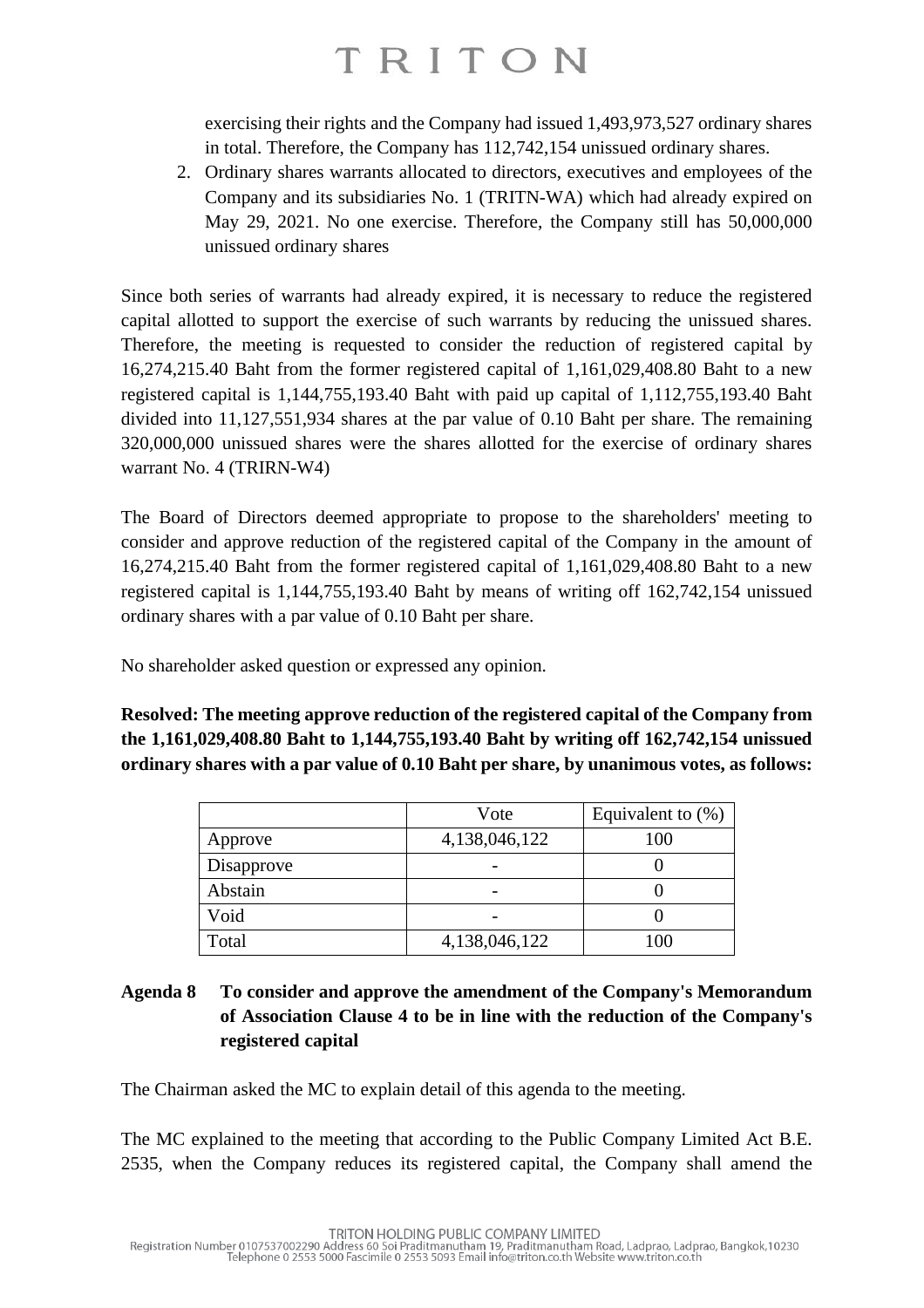Memorandum of Association Clause 4 regarding the registered capital in order to be in line with the reduction of registered capital. Therefore, it is proposed to the meeting to consider and approve the amendment of Clause 4 of the Company's Memorandum of Association to be in line with the reduction of the new registered capital as follows:

| "Clause 4  | Registered capital  | 1,144,755,193.40 | Baht          | (one billion one hundred forty-four  |
|------------|---------------------|------------------|---------------|--------------------------------------|
|            |                     |                  |               | million seven hundred fifty-five     |
|            |                     |                  |               | thousand one hundred ninety-three    |
|            |                     |                  |               | and forty satang)                    |
|            | Representing        | 11,447,551,934   | <b>Shares</b> | (eleven billion four hundred forty-  |
|            |                     |                  |               | seven million five hundred fifty-one |
|            |                     |                  |               | thousand nine hundred thirty-four    |
|            |                     |                  |               | shares)                              |
|            | Par value per share | 0.10             | Baht          | (ten satang)                         |
| divided to |                     |                  |               |                                      |
|            | Ordinary shares     | 11,447,551,934   | <b>Shares</b> | (eleven billion four hundred forty-  |
|            |                     |                  |               | seven million five hundred fifty-one |
|            |                     |                  |               | thousand nine hundred thirty-four    |
|            |                     |                  |               | shares)                              |
|            | Preferred shares    | -None-           | Share         | $) - ($                              |
|            |                     |                  |               |                                      |

The Board of Directors deemed appropriate to propose to the shareholders' meeting to consider and approve the amendment of the Company's Memorandum of Association Clause 4 . Re: Registered Capital to be in line with the reduction of the registered capital of the Company.

No shareholder asked question or expressed any opinion.

**Resolved: The meeting approve the amendment of the Company's Memorandum of Association Clause 4 . Re: Registered Capital to be in line with the reduction of the registered capital of the Company, by unanimous votes, as follows:**

|            | Vote          | Equivalent to $(\%)$ |
|------------|---------------|----------------------|
| Approve    | 4,138,046,122 | 100                  |
| Disapprove |               |                      |
| Abstain    |               |                      |
| Void       |               |                      |
| Total      | 4,138,046,122 | 100                  |

**Agenda 9 To consider and approve the increase of the Company's registered capital in the amount of 222,551,038.70 Baht from the former registered capital of 1,144,755,193.40 Baht to a new registered capital of 1,367,306,232.10 Baht by issuing newly issued ordinary shares in the amount of not more than 2,225,510,387 shares with a par value of 0.10 Baht per share and to allot the**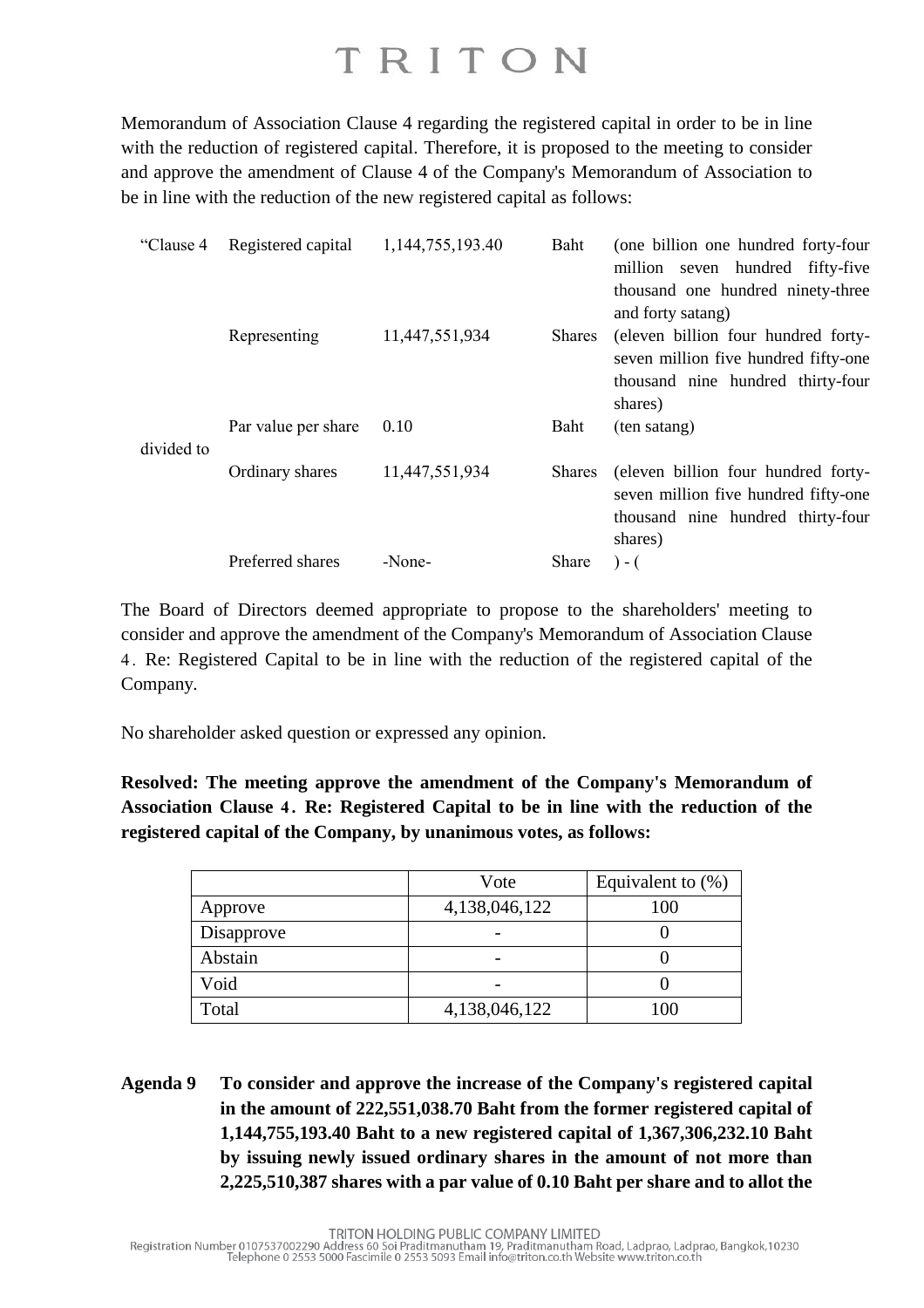### **newly issued shares to support the exercise of convertible rights under the Warrants to Purchase Ordinary Shares of the Company No. 5 (TRITN-W5)**

The Chairman asked the MC to explain detail of this agenda to the meeting.

The MC explained to the meeting that further to the issue or ordinary shares warrants No. 5 (TRITN-W5), in order to support the exercise of such warrants, the company had to increase its capital in the amount of not more than 2,225,510,387 shares, from the former registered capital of 1,144,755,193.40 Baht to a new registered capital of 1,367,306,232.10 Baht by issuing new 2,225,510,387 ordinary shares with a par value of 0.10 Baht per share and to allot such newly issued shares to support the exercise of the TRIN-W5.

The Board of Directors deemed appropriate to propose to the shareholders' meeting to consider and approve the increase of the registered capital of the Company in the amount of 222,551,038.70 Baht from the former registered capital of 1,144,755,193.40 Baht to a new registered capital of 1,367,306,232.10 Baht by issuing new 2,225,510,387 ordinary shares at a par value of 0.10 Baht per share and to allot the newly issued shares to support the exercise of TRITN-W5.

No shareholder asked question or expressed any opinion.

**Resolved: The meeting approve the increase of the registered capital of the Company in the amount of 222,551,038.70 Baht from the former registered capital of 1,144,755,193.40 Baht to a new registered capital of 1,367,306,232.10 Baht by issuing new 2,225,510,387 ordinary shares at a par value of 0.10 Baht per share and to allot the newly issued shares to support the exercise of TRITN-W5, by unanimous votes, as follows:**

|            | Vote          | Equivalent to $(\%)$ |
|------------|---------------|----------------------|
| Approve    | 4,138,046,122 | 100                  |
| Disapprove |               |                      |
| Abstain    |               |                      |
| Void       |               |                      |
| Total      | 4,138,046,122 | 100                  |

### **Agenda 10 To consider and approve the amendment of the Company's Memorandum of Association Clause 4 to be in line with the increase of the registered capital of the Company.**

The Chairman asked the MC to explain detail of this agenda to the meeting.

The MC explained to the meeting that according to the Public Company Limited Act B.E. 2535, when the Company increase its registered capital, the Company shall amend the Memorandum of Association Clause 4 regarding the registered capital to be in line with the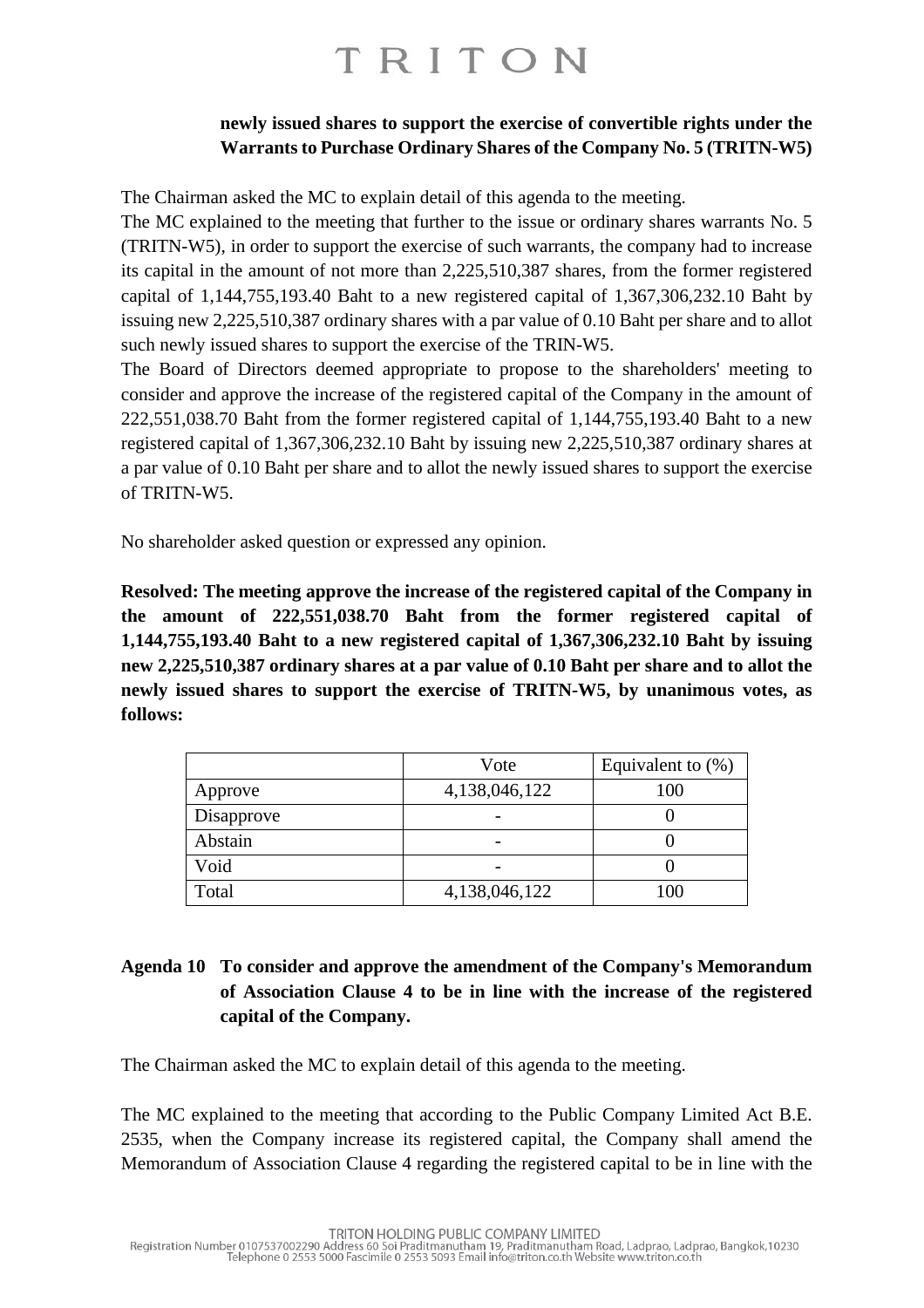increase of registered capital. Therefore, it is proposed to the meeting to consider and approve the amendment of Clause 4 of the Company's Memorandum of Association to be in line with the increase of the new registered capital as follows:

| "Clause 4  | Registered capital  | 1,367,306,232.10 | Baht          | (one billion three hundred sixty-seven)<br>million three hundred six thousand<br>two hundred thirty-two and ten<br>satang) |
|------------|---------------------|------------------|---------------|----------------------------------------------------------------------------------------------------------------------------|
|            | Representing        | 13,673,062,321   | <b>Shares</b> | (thirteen billion six hundred seventy-<br>three million sixty-two thousand<br>three hundred twenty-one shares)             |
| divided to | Par value per share | 0.10             | Baht          | (ten satang)                                                                                                               |
|            | Ordinary shares     | 13,673,062,321   | <b>Shares</b> | (thirteen billion six hundred seventy-<br>million sixty-two thousand<br>three<br>three hundred twenty-one shares)          |
|            | Preferred shares    | -None-           | Share         | $) - ($                                                                                                                    |

The Board of Directors deemed appropriate to propose to the shareholders' meeting to consider and approve the amendment of the Company's Memorandum of Association Clause 4 . Re: Registered Capital to be in line with the increase of the registered capital of the Company

No shareholder asked question or expressed any opinion.

**Resolved: The meeting approve the amendment of the Company's Memorandum of Association Clause 4. Re: Registered Capital to be in line with the increase of the registered capital of the Company, by unanimous votes, as follows:**

|            | Vote          | Equivalent to $(\%)$ |
|------------|---------------|----------------------|
| Approve    | 4,138,046,122 | 100                  |
| Disapprove |               |                      |
| Abstain    |               |                      |
| Void       |               |                      |
| Total      | 4,138,046,122 | 100                  |

### **Agenda 11 To consider and approve the re-election of directors whose term retired by rotation to be the Company's directors for another term.**

For transparency in voting, director who had interest in this agenda, namely, Mr. Natdanai Indrasukhsri, Mr. Adipong Puttarawigrom, Pol.Lt.Gen. Ittipol Ittisarnronnachai and Mr. Worapong Woottipruk, had left the meeting room before proceeding.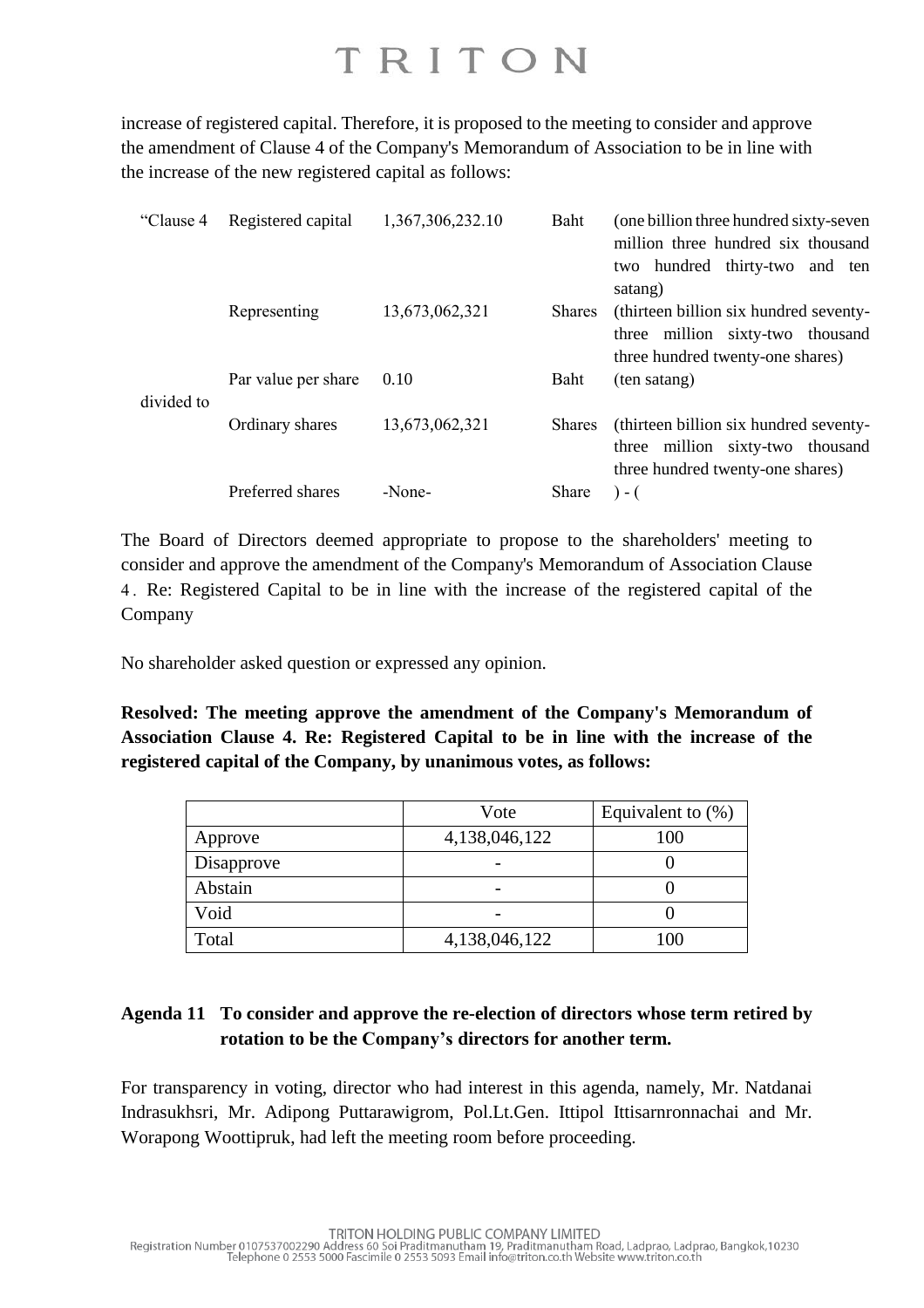The Chairman asked the MC to explain detail of this agenda to the meeting.

The MC informed the meeting that, according to Article 18 of the Company's Article of Association, one-third of the total directors shall retire from office at the Annual General Meeting. If the number of directors is not a multiple of three, then the number of directors nearest to one-third must retire from office. Such retired directors may be reelected.

At the 2022 Annual General Meeting, there are four directors who must retire by rotation, namely (1) Mr. Natdanai Indrasukhsri, independent director and Chairman of the Audit Committee (2) Mr. Adipong Puttarawigrom, independent director and member of the Audit Committee (3) Pol.Lt.Gen. Ittipol Ittisarnronnachai, independent director and (4) Mr. Worapong Woottipruk, director.

Information, profile and experience of each director had been sent to the shareholders along with the meeting invitation letter.

The Board of Directors agreed with the Nomination and Remuneration Committee and had an opinion that the shareholders should reelect all four retired directors namely (1) Mr. Natdanai Indrasukhsri, (2) Mr. Adipong Puttarawigrom (3) Pol.Lt.Gen. Ittipol Ittisarnronnachai and (4) Mr. Worapong Woottipruk to be directors for another term.

No shareholder asked question or expressed any opinion.

**Resolved: The meeting resolved to reelect each retired director to be director for another term, by the following votes:**

|            | Vote          | Equivalent to $(\%)$ |
|------------|---------------|----------------------|
| Approve    | 4,125,485,922 | 99.6965              |
| Disapprove | 12,560,200    | 0.3035               |
| Abstain    |               |                      |
| Void       |               |                      |
| Total      | 4,138,046,122 | 100                  |

1. Mr. Natdanai Indrasukhsri

2. Mr. Adipong Puttarawigrom

|            | Vote          | Equivalent to $(\%)$ |
|------------|---------------|----------------------|
| Approve    | 4,125,485,922 | 99.6965              |
| Disapprove | 12,560,200    | 0.3035               |
| Abstain    |               |                      |
| Void       |               |                      |
| Total      | 4,138,046,122 | 100                  |

3. Pol. Lt. Gen Ittipol Ittisarnronnachai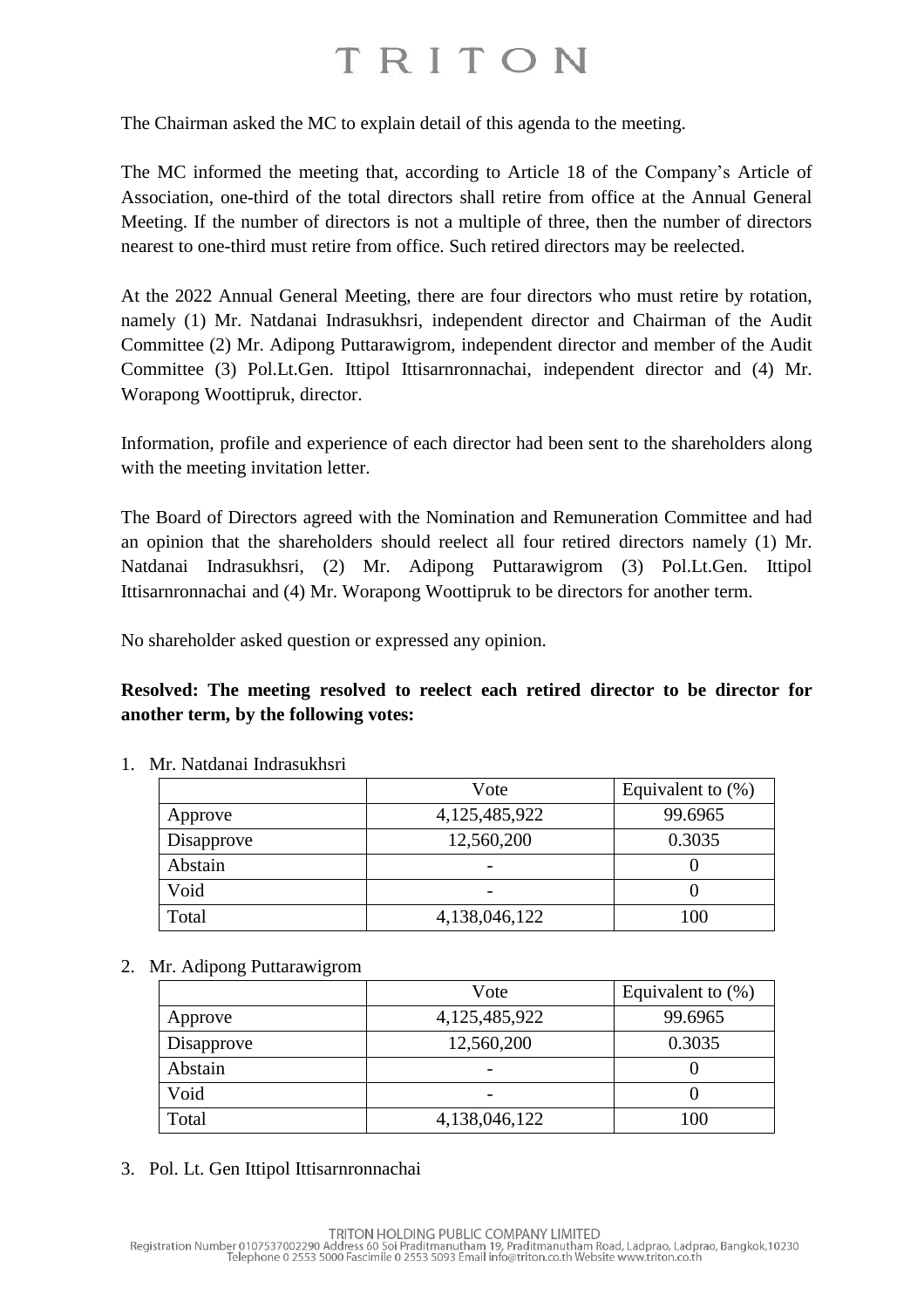|            | Vote          | Equivalent to $(\%)$ |
|------------|---------------|----------------------|
| Approve    | 4,125,485,922 | 99.6965              |
| Disapprove |               |                      |
| Abstain    | 12,560,200    | 0.3035               |
| Void       |               |                      |
| Total      | 4,138,046,122 | 100                  |

#### 4. Mr. Worapong Woottipruk

|            | Vote          | Equivalent to $(\%)$ |
|------------|---------------|----------------------|
| Approve    | 4,125,485,922 | 99.6965              |
| Disapprove | 12,560,200    | 0.3035               |
| Abstain    |               |                      |
| Void       |               |                      |
| Total      | 4,138,046,122 | 100                  |

After voting, the Chairman invited the directors who had interest in this agenda interest to return to the meeting to further proceed.

### **Agenda 12 To consider and approve the remuneration of directors for the year 2022**

The Chairman asked the MC to explain detail of this agenda to the meeting.

The MC informed the meeting that, according to Article 16 of the Articles of Association, directors' remuneration shall be fixed by the shareholders meeting. The Board of Directors propose to the shareholders to approve the directors' remuneration for the year 2022 in a total amount not exceeding Baht 7,000,000 which is the same amount that had been approved by the shareholders meeting last year. The remuneration shall be paid in 2 categories as follow:

| <b>Remuneration type</b>            | 2021                     | 2020                     |
|-------------------------------------|--------------------------|--------------------------|
| 1. Director remuneration            |                          |                          |
| 1.1 Monthly remuneration            |                          |                          |
| Only for non-executive directors    |                          |                          |
| 1.1.1 Chairman                      | 50,000 Baht/month/person | 50,000 Baht/month/person |
| 1.1.2 Director                      | 30,000 Baht/month/person | 30,000 Baht/month/person |
|                                     |                          |                          |
| 1.2 Attendance Fee of the Company's |                          |                          |
| Board Only directors who attend the |                          |                          |
| meeting                             |                          |                          |
| 1.2.1 Chairman                      | 20,000 Baht/person/time  | 20,000 Baht/person/time  |
| 1.2.2 Director                      | 15,000 Baht/person/time  | 15,000 Baht/person/time  |
|                                     |                          |                          |
| 1.3 Attendance Fee of the Sub-      |                          |                          |
| committee                           |                          |                          |
|                                     |                          |                          |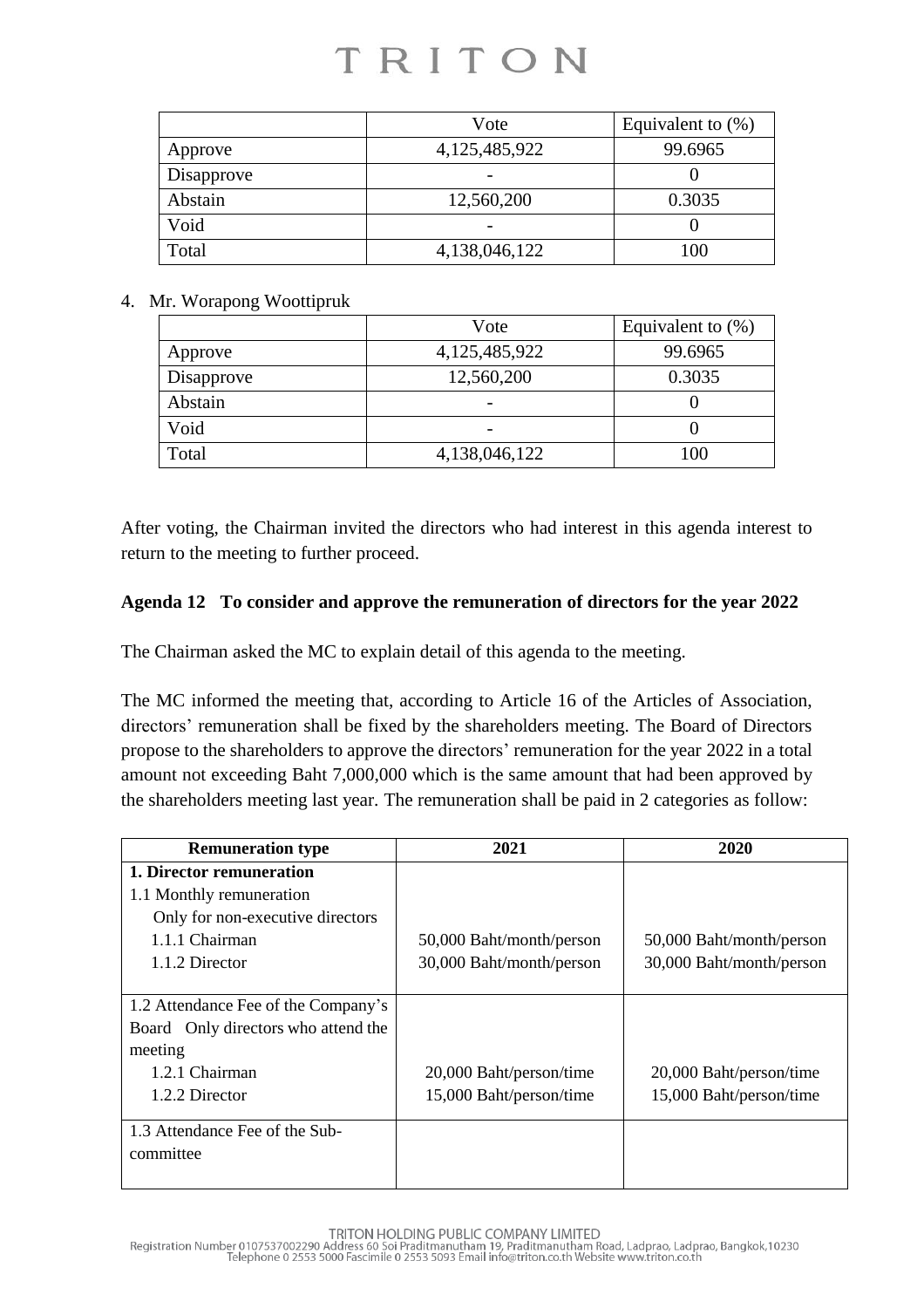| Only directors who attend the  |                                |                                 |
|--------------------------------|--------------------------------|---------------------------------|
| meeting                        | 15,000 Baht/person/time        | 15,000 Baht/person/time         |
| 1.3.1 Chairman of subcommittee | 10,000 Baht/person/time        | 10,000 Baht/person/time         |
| 1.3.2 committee                |                                |                                 |
| 2. Other remunerations         | Remuneration in the form of    | Remuneration in the form of     |
|                                | pension, the Company will      | pension, the Company will       |
|                                | allocate pension from the      | allocate pension from the       |
|                                | remaining remuneration at      | remaining remuneration at       |
|                                | the end of the year to each    | the end of the year to each     |
|                                | director with considering by   | director with considering by    |
|                                | the overall operation and      | the overall operation and       |
|                                | working period. When           | working period. When            |
|                                | combined with the monthly      | combined with the monthly       |
|                                | remuneration and meeting fee,  | remuneration and meeting        |
|                                | overall remuneration can still | fee, overall remuneration can   |
|                                | be compared with the rate      | still be compared with the rate |
|                                | paid by other listed companies | paid by other listed            |
|                                | in the same size.              | companies in the same size.     |

The Board of Directors agreed with the suggestion of the Nomination and Remuneration Committee to propose the directors' remuneration for the year 2022 to the shareholders meeting for approval.

This agenda required approval by at least two-third votes of the shareholders attending the meeting and being entitled to vote.

The Chairman asked if any shareholder wished to ask question or express any opinion on this matter.

No shareholder asked question or expressed any opinion.

Therefore, the Chairman requested the meeting to approve the directors' remuneration for the year 2022 as proposed.

**Resolved: The meeting resolved to approve directors' remuneration for the year 2022 as proposed, by unanimous votes as follows**

|            | Vote          | Equivalent to $(\%)$ |
|------------|---------------|----------------------|
| Approve    | 4,138,046,122 | 100                  |
| Disapprove |               |                      |
| Abstain    |               |                      |
| Void       |               |                      |
| Total      | 4,138,046,122 | 100                  |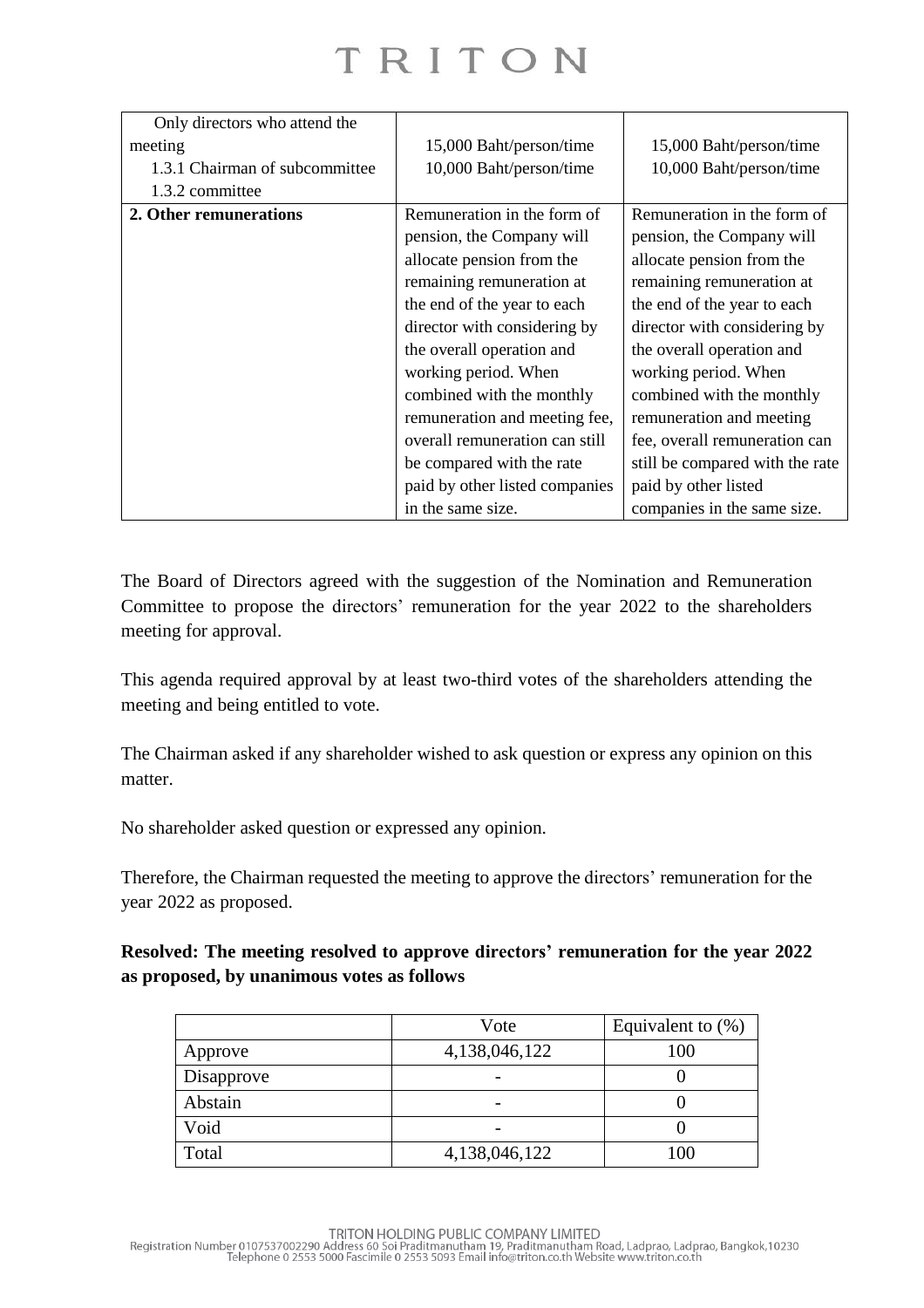### **Agenda 13 To consider and approve the appointment of the auditors and fix the audit fee for the year 2022**

The Chairman asked the MC to explain detail of this agenda to the meeting.

The MC informed the meeting that the Audit Committee has considered qualification of each auditor in various aspects and was of the opinion that Miss Kornthong Luuangvilai, certified public accountant no. 7210 and/or Mr. Wonlop Vilaivaravit, certified public accountant no. 6797 and/or Dr. Kiatniyom Kuntisook, certified public accountant no. 4800 of Deloitte Touche Tohmatsu Jaiyos Audit Co., Ltd. are reputable and trustworthy auditors and possess suitable knowledge and capability. In addition, Deloitte Touche Tohmatsu Jaiyos Audit Co., Ltd. had performed their duty well throughout the year 2021. Therefore, they are suitable to be appointed as auditors for the year 2022 with the audit fee of Baht 2,260,000 for the Company and Baht 4,330,000 for the subsidiaries. Total audit fee for the Company and subsidiaries for the year 2021 shall be Baht 6,590,000, the detail had been sent to the shareholders with the invitation letter.

The Board of Directors agreed with the suggestion of the Audit Committee and had an opinion that the meeting should approve the appointment of Miss Kornthong Luuangvilai, certified public accountant no. 7210 and/or Mr. Wonlop Vilaivaravit, certified public accountant no. 6797 and/or Dr. Kiatniyom Kuntisook, certified public accountant no. 4800 of Deloitte Touche Tohmatsu Jaiyos Audit Co., Ltd. as the auditors for the Company and the subsidiaries for the year 2021 and to fix the auditor fee for the Company and subsidiaries for the year 2022 at Baht 6,590,000 Therefore, the auditors of Deloitte Touche Tohmatsu Jaiyos Audit Limited have no relationship or interest in the Company, its subsidiaries, executives, major shareholders or interested persons.

No shareholder asked question or expressed any opinion.

Therefore, the Chairman asked the meeting to approve the appointment of auditor for the year 2022 and to ix the audit fee as proposed.

**Resolved: The meeting resolved to approve the appointment of Miss Kornthong Luuangvilai, certified public accountant no. 7210 and/or Mr. Wonlop Vilaivaravit, certified public accountant no. 6797 and/or Dr. Kiatniyom Kuntisook, certified public accountant no. 4800 of Deloitte Touche Tohmatsu Jaiyos Audit Co., Ltd. as the Company's auditor for the year 2022 and to fix the audit fee for the Company and subsidiaries for the year 2022 shall be Baht 6,590 ,000, by unanimous votes, as follows:**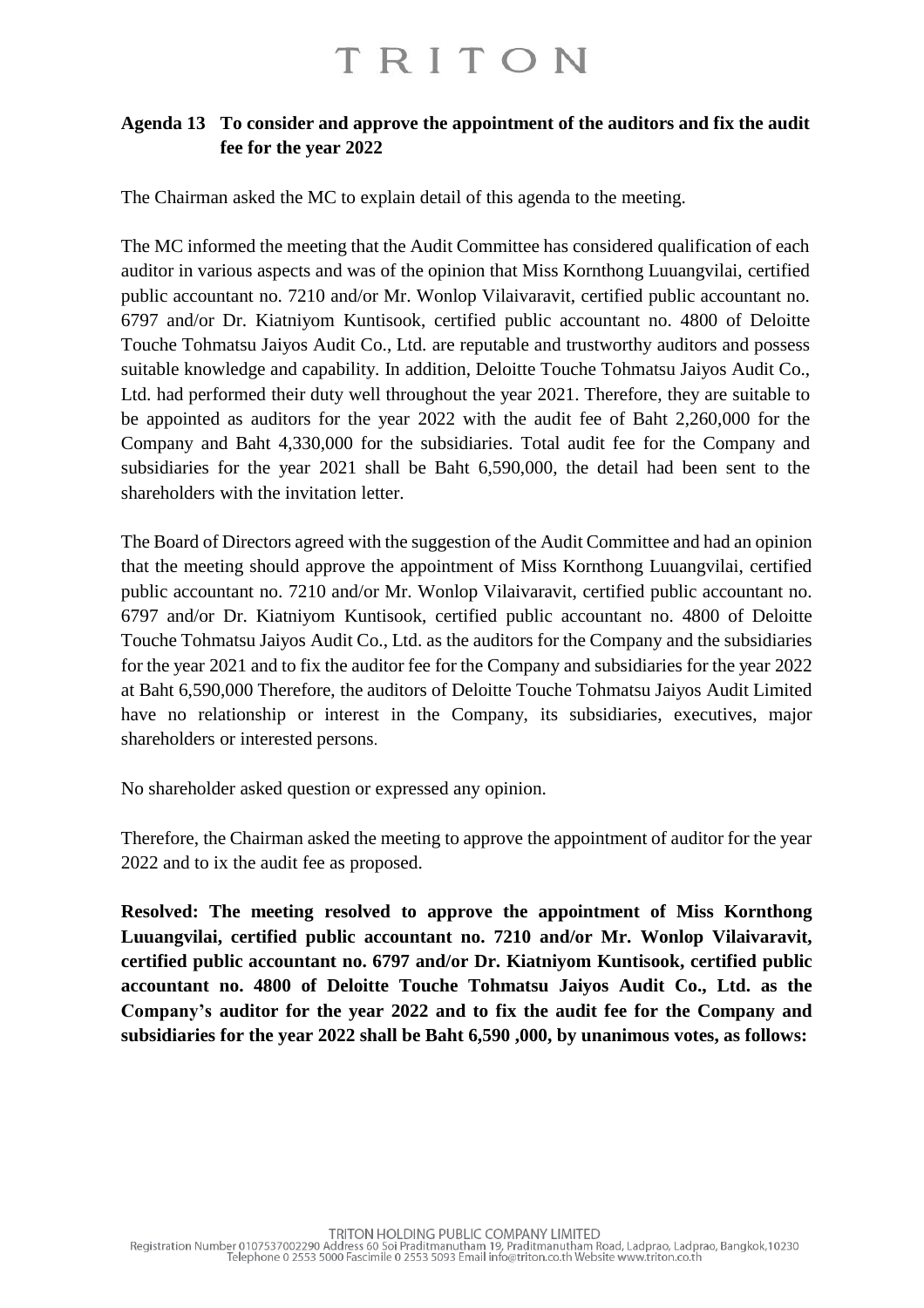|            | Vote          | Equivalent to $(\%)$ |
|------------|---------------|----------------------|
| Approve    | 4,138,046,122 | 100                  |
| Disapprove |               |                      |
| Abstain    |               |                      |
| Void       |               |                      |
| Total      | 4,138,046,122 | 100                  |

### **Agenda 14 To consider and approve the amendment of the Company's objectives.**

The Chairman asked the MC to explain detail of this agenda to the meeting.

The MC explained to the meeting that according to the fact that the Company has changed its business operations in the past and some of the Company's current objectives are outdated and inconsistent with the current business operations. Therefore, it is appropriate to revise the Company's objectives to support the Company's current business operations and to cover further business expansion in the future by cancelling the current objective of 14 items and adding the new objectives of 11 items. Detail of the amendment had been sent to the shareholders with the invitation letter.

The Board of Directors deemed appropriate to propose to the shareholders' meeting to consider and approve the amendment of the Company's objectives by canceling the current objectives of 14 items and propose to add new objectives in the amount of 11 items.

**Resolve: The meeting resolved to approve the amendment to the company's objectives to support the company's current and future businesses by cancelling 14 items of current objectives and adding new 11 items, by votes exceeding three-fourth of total votes of shareholders attending the meeting and be entitled to vote as follows**

|            | Vote          | Equivalent to $(\%)$ |
|------------|---------------|----------------------|
| Approve    | 4,125,485,922 | 99.6965              |
| Disapprove | 12,560,200    | 0.3035               |
| Abstain    |               |                      |
| Void       |               |                      |
| Total      | 4,138,046,122 | 100                  |

### **Agenda 15 To consider and approve the amendment of Clause 3 of the Memorandum of Association to be consistent with the amendment of the Company's objectives.**

The Chairman asked the MC to explain detail of this agenda to the meeting.

The MC explained to the meeting that from the cancellation of the original objective of 14 items and amendment of the new objectives of 11 items in Agenda 14 and from the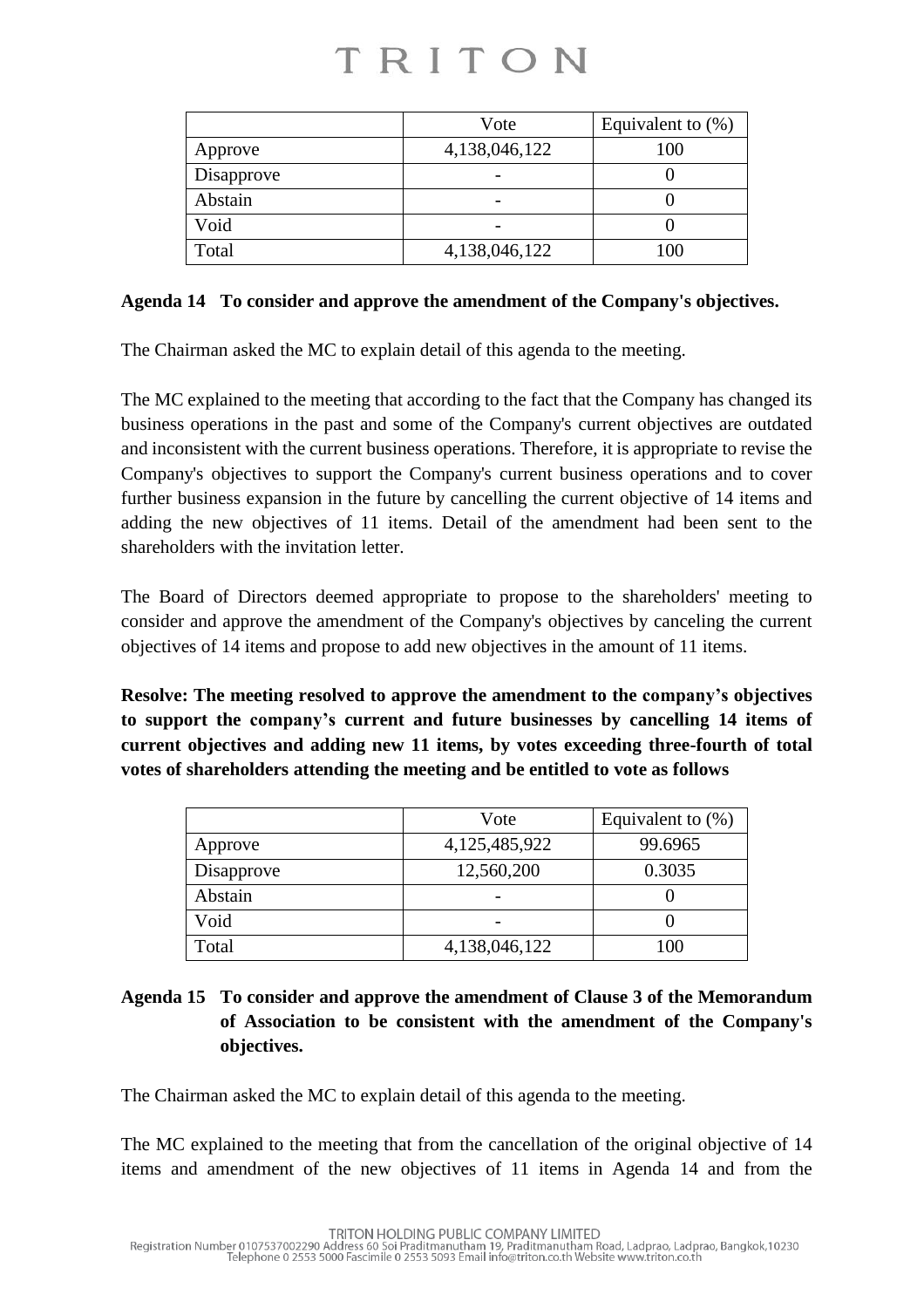aforementioned amendment, the Public Company Limited Act B.E. 2535 requires the Company to amend Clause 3 of the Company's Memorandum of Association (Objectives) to be consistent with the amendment of the Company's objectives. Therefore, Clause 3 of the Memorandum of Association shall be amended to read;

- Former: "Clause 3, the objectives of the Company consisted of 71 items, as details in the attached BorMorJor.002."
- Revised to: "Clause 3, the objectives of the Company consist of 68 items, as details in the attached BorMorJor.002."

The Board of Directors deemed appropriate to propose to the shareholders' meeting to consider and approve the amendment of Clause 3 of the Memorandum of Association to be consistent with the amendment of the Company's objectives from "*Clause 3, the objectives of the Company consisted of 71 items, as details in the attached BorMorJor.002.*" to *"Clause 3, the objectives of the Company consist of 68 items, as details in the attached BorMorJor.002.*"

No shareholder asked question or expressed any opinion.

**Resolve: The meeting resolved to approve the amendment to Clause 3 of the Memorandum of Association to be in line with the amendment to the company objectives pursuant to Clause 13 above, by votes exceeding three-fourth of total votes of shareholders attending the meeting and be entitled to vote as follows**

|            | Vote          | Equivalent to $(\%)$ |
|------------|---------------|----------------------|
| Approve    | 4,128,494,722 | 99.7692              |
| Disapprove | 9,551,400     | 0.2308               |
| Abstain    |               |                      |
| Void       |               |                      |
| Total      | 4,138,046,122 | 100                  |

### **Agenda 16 To consider other matters (if any)**

The Chairman informed the meeting that this agenda is open for the shareholder to ask or seek for any explanation from the directors.

There was no question from the shareholders.

The Chairman thanked all the shareholders and proxies and declared the meeting duly adjourned.